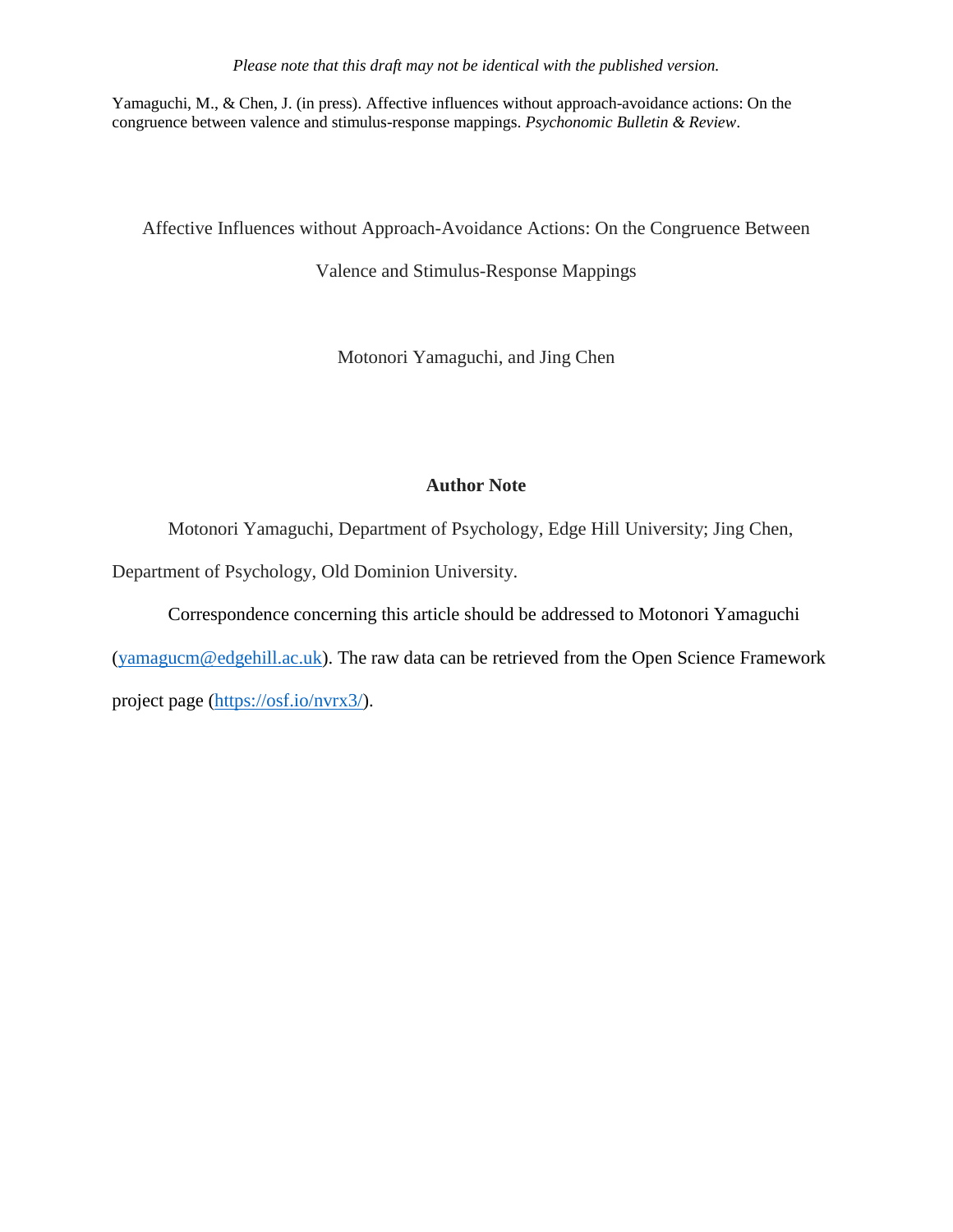#### **Abstract**

The valence of stimuli can influence performance in the spatial stimulus-response compatibility task, but this observation could arise from the process of selecting responses or selecting stimulus-response mappings. The response-selection account proposes that spatial compatible and incompatible keypress responses serve as approaching and avoiding actions to the target. The mapping-selection account suggests that there is congruence between stimulus valence and stimulus-response mappings; positive-compatible/negative-incompatible is more congruent than negative-compatible/positive-incompatible. Whereas affective valence was part of the target stimuli to which participants responded in the previous studies, the present study isolated affective valence from the target by presenting an additional mapping cue separately from the target, so that spatially compatible and incompatible keypress responses could no longer serve as approaching and avoiding actions to valenced target stimuli. The present results revealed that responses were still faster when positive and negative mapping cues were assigned to the spatially compatible and incompatible mappings than when the assignment was reversed. The finding supports the mapping-selection account, indicating that positive and negative cues influence performance without approach/avoidance actions to valenced stimuli. The experiment provides important implications as to how tasks are represented and are dependent on affective processing.

**Keywords**: stimulus-response compatibility; affective valence; mixed mapping; response selection; task representation.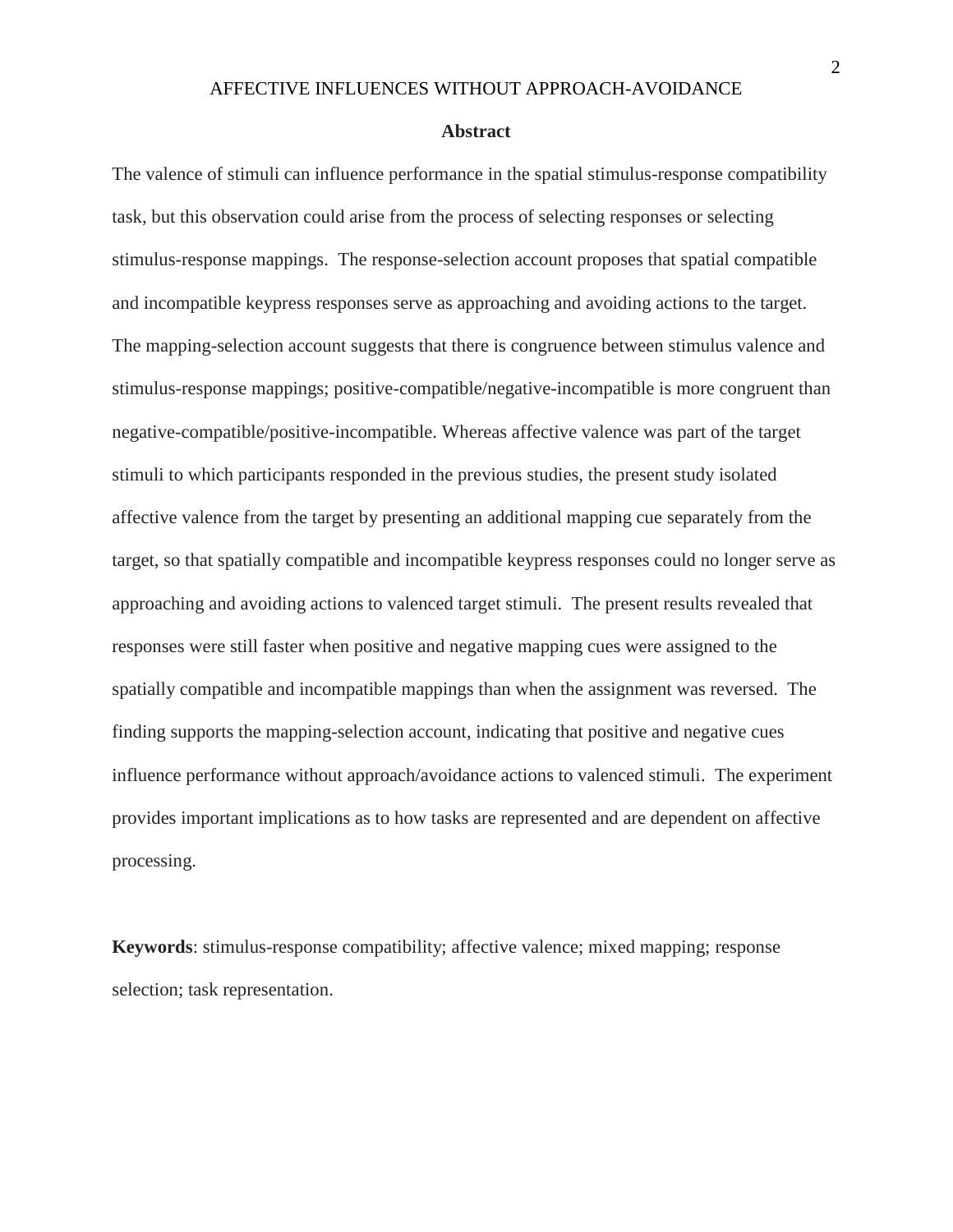In choice-reaction tasks, responses are faster when the locations of stimulus and response correspond than when they do not (Fitts & Seeger, 1953). The influence of this spatial stimulusresponse compatibility (SRC) is prevalent in operational settings, such as driving a car (Müsseler, Aschersleben, Arning, & Proctor, 2009; Sabic & Chen, 2017) and piloting an aircraft (Yamaguchi & Proctor, 2006). Although automated systems are quickly developing in recent years, human operations are still critical in maintaining safety in complex environments. One of the unique features of human operations is that they are subject to emotional reactions. Negative emotions can lead to annoyance, hazardous behaviors, and then fatal accidents (e.g., Wells-Parker et al., 2002). Although emotion has been of central importance in understanding and predicting human behaviors, much is remained to be understood about its relationship to human cognitive performance. Many studies investigated the influences of affective valence, a component of emotion (Russell, 2003), on manual actions (e.g., Chen & Bargh, 1999; Eder & Rothermund, 2010; Solarz, 1960) or verbal responses (De Houwer, Crombez, Baeyens, & Hermans, 2001), but only few examined the influences of affective processing on such fundamental performance parameters as spatial SRC (Conde et al., 2011; Yamaguchi, Chen, Mishler, & Proctor, 2018). The purpose of the present study was to extend the understanding of how affective valence influences performance in a spatial SRC task.

Affective processing is known to influence various types of cognitive processes, such as attention (Öhman, Flykt, & Esteves, 2001; Yamaguchi & Harwood, 2017), memory (Ayçiçeği & Harris, 2004), and execution of manual responses (Chen & Bargh, 1999; Solarz, 1960). Recently, it has also been suggested that affective valence of stimuli modulates the spatial SRC effect (Conde et al., 2011). In a typical spatial SRC task, participants respond to stimuli that appear on the left or right of the fixation on a display by pressing left and right response keys.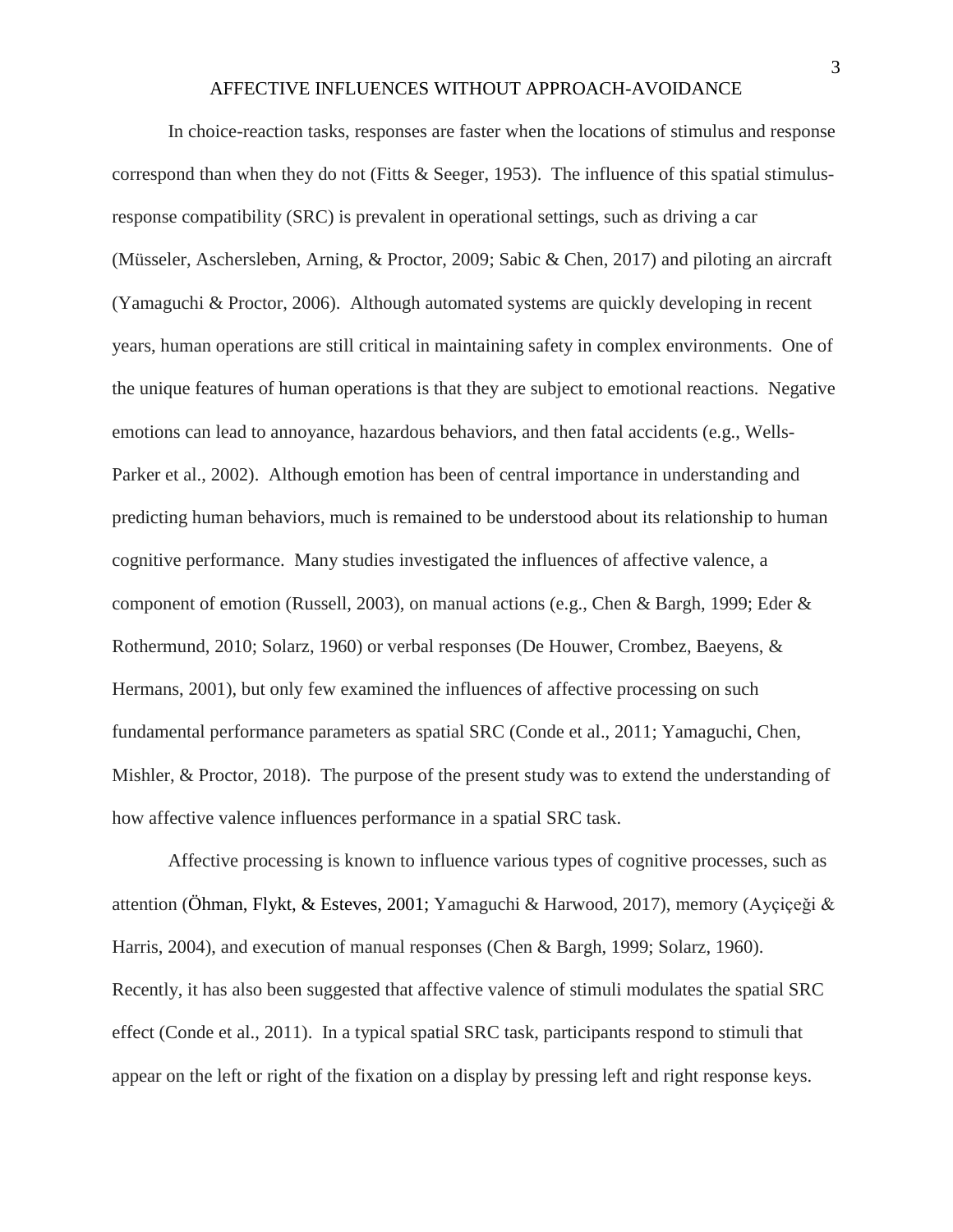There are two different experimental blocks, in which participants are given different task instructions, or stimulus-response (S-R) mappings. In the *compatible mapping* block, participants respond to stimuli by pressing keys whose locations correspond to the stimulus locations (i.e., pressing the left key to stimuli on the left and the right key to stimuli on the right). In the *incompatible mapping* block, participants respond to stimuli by pressing keys whose locations do not correspond to the stimulus locations (i.e., pressing the left key to stimuli on the right and the right key to stimuli on the left). Responses are faster with the compatible mapping than with the incompatible mapping. This is known as the *spatial SRC effect*.

Conde et al. (2011) first reported a finding that affective valence of the target stimuli to which participants responded modulated the SRC effect. In their study, the targets were avatars that wore the uniform of participants' favorite soccer team (positive stimuli) or that of the rival team (negative stimuli). In a block of trials, participants responded to positive stimuli by pressing spatially compatible response keys but to negative stimuli by pressing spatially incompatible response keys (*positive-compatible/negative-incompatible assignment*); in another block, the assignment of avatars' uniforms to compatible and incompatible mappings was reversed (*negative-compatible/positive-incompatible assignment*). The researchers compared spatially compatible and incompatible trials for positive and negative stimuli separately, and found a standard SRC effect for positive stimuli but a reversed SRC effect (favoring spatially noncorresponding responses to the stimulus locations) for negative stimuli (see also Cavallet et al., 2016, a replication with ADHD patients). The researchers proposed that pressing keys that correspond to the stimulus location is equivalent to 'approaching' actions toward the stimuli, whereas pressing keys that does not correspond to the stimulus location are equivalent to 'avoiding' actions. Consequently, they suggested that the reversed SRC effect was due to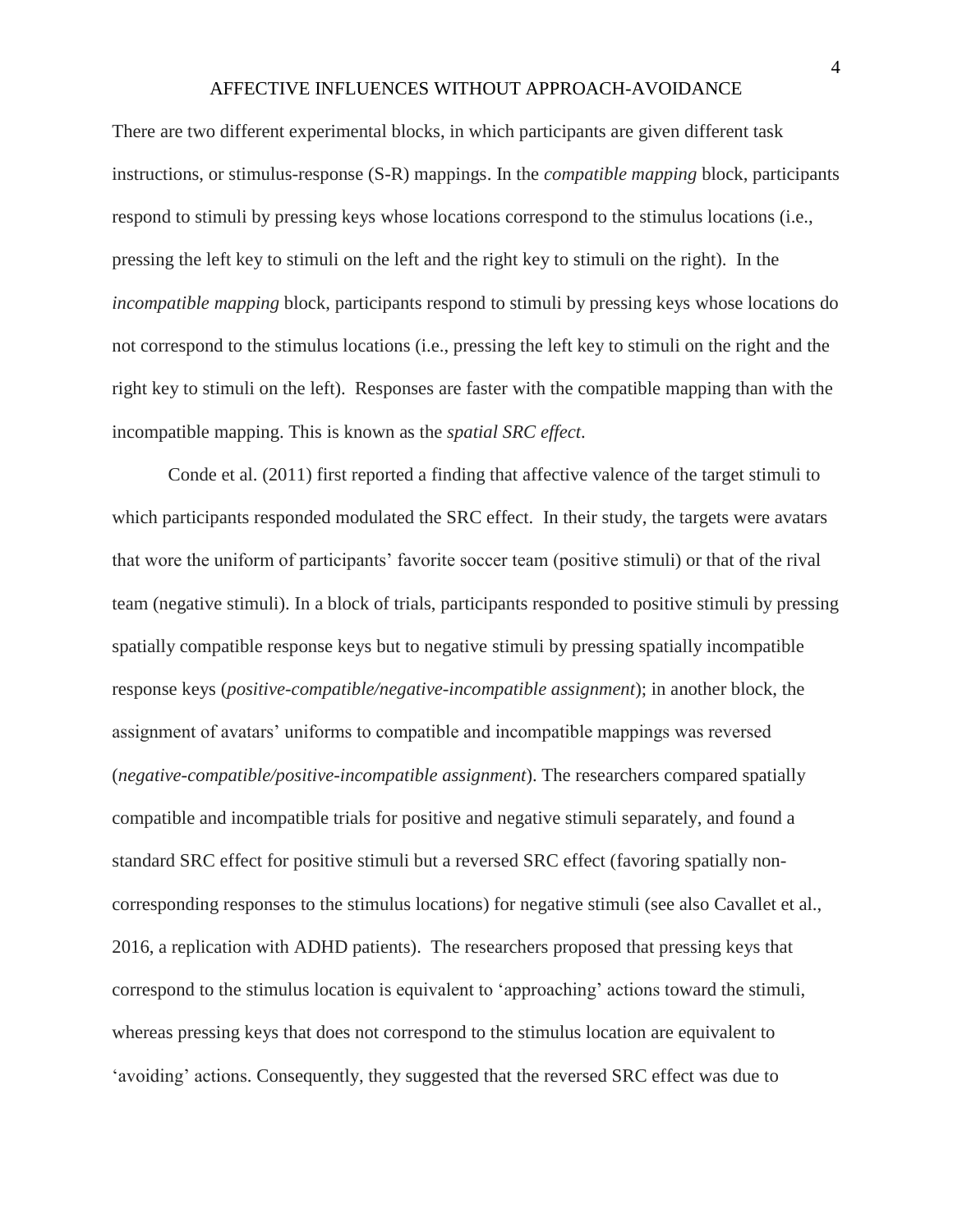avoiding negative stimuli being more congruent than approaching these stimuli. This explanation would mean that the congruence of approach and avoidance actions with positive and negative stimuli, respectively, outweighed spatial SRC. We call this explanation the *response-selection account*.

Proctor (2013) pointed out that Conde et al. (2011) used an experimental setting known as a *mixed-mapping condition* in the SRC literature (Shaffer, 1965; Yamaguchi & Proctor, 2006). With mixed mappings, spatial SRC effect is typically reduced substantially (Yamaguchi & Proctor, 2006), eliminated completely (Shaffer, 1965), or reversed to favor incompatible stimulus-response pairs (Proctor, Yamaguchi, Dutt, & Gonzalez, 2013), even when no valence cue is involved in the task. In fact, Conde et al. compared compatible and incompatible trials from different cue-mapping assignments, but when the same data were assessed for the same cue-mapping assignments, there was little evidence for the SRC effect, consistent with the findings in the previous mixed mapping studies. Instead, responses appeared generally faster for the positive-compatible/negative-incompatible assignment than for the negativecompatible/positive-incompatible assignment. Thus, it appeared that when positive and negative cues were assigned, respectively, to spatially compatible and incompatible mappings, these mappings were retrieved faster than when positive and negative cues were assigned, respectively, to spatially incompatible and compatible mappings. We call this explanation the *mappingselection account*.

These two competing accounts were tested previously (Yamaguchi et al., 2018), in which the data were analyzed in both Conde et al.'s (2011) and Proctor's (2013) manners. The study replicated the influence of stimulus valence on performance of the SRC task as in Conde et al.'s analysis. However, the study also confirmed that with Proctor's analysis, the SRC effect was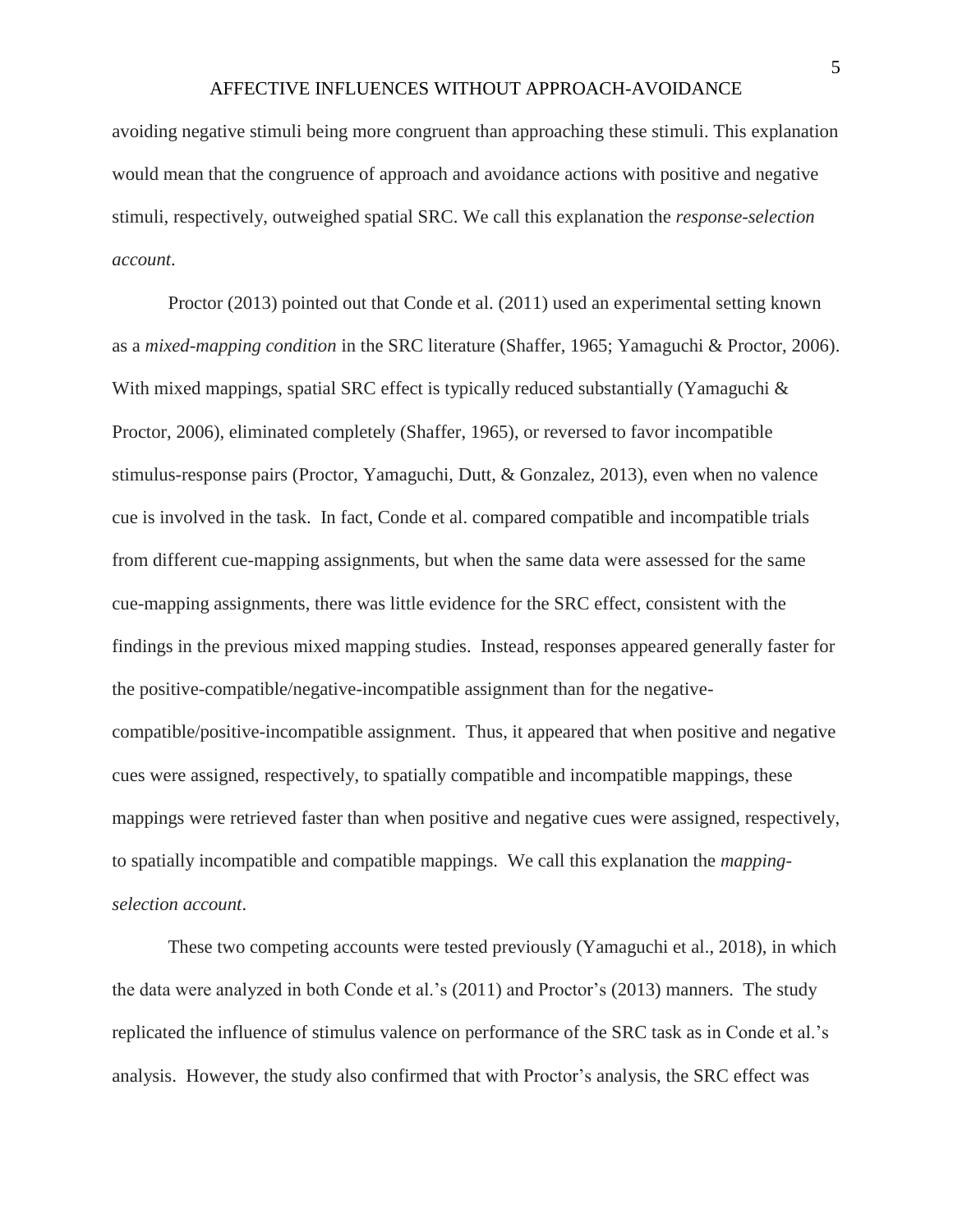absent with mixed mappings but responses were generally faster for the positivecompatible/negative-incompatible assignment than for the negative-compatible/positiveincompatible assignment. The study also revealed that there was little influence of stimulus valence on the spatial SRC effect in a similar task setting, known as the Simon task (Simon  $\&$ Rudell, 1967), in which participants selected responses based on stimulus valence, not spatial S-R mappings. This result contradicted the response-selection account because it predicted that the SRC effect should still be reversed for negative stimuli in the Simon task. The results were consistent with the mapping-selection account as it predicted no influence of stimulus valence when the task does not involve mapping selection.

The purpose of the present study was to further distinguish the response-selection and mapping-selection accounts. In both Conde et al.'s (2011) and Yamaguchi et al.'s (2018, Experiment 1) studies, participants responded to target stimuli that contained either a positive or negative value, and spatially compatible and incompatible responses to the targets could be interpreted as approach and avoidance actions toward the targets, respectively. In the present study, we separated stimulus valence from the targets by presenting a separate mapping cue that were either positive (flowers) or negative (spiders), and the cue valence indicates whether to respond compatibly or incompatibly to target locations. The mapping cue always appeared in the screen center, and responses were left and right keypresses; consequently, there was no approach or avoidance action to the valenced mapping cue. Similarly, the targets occurred on the left or right, but they were always blue rectangles that were valence-neutral; hence, spatially compatible and incompatible responses to the targets could not be interpreted as approach and avoidance actions toward valenced stimuli. Therefore, the response-selection account would predict little influence of the valence of mapping cues when the targets are valence-neutral as in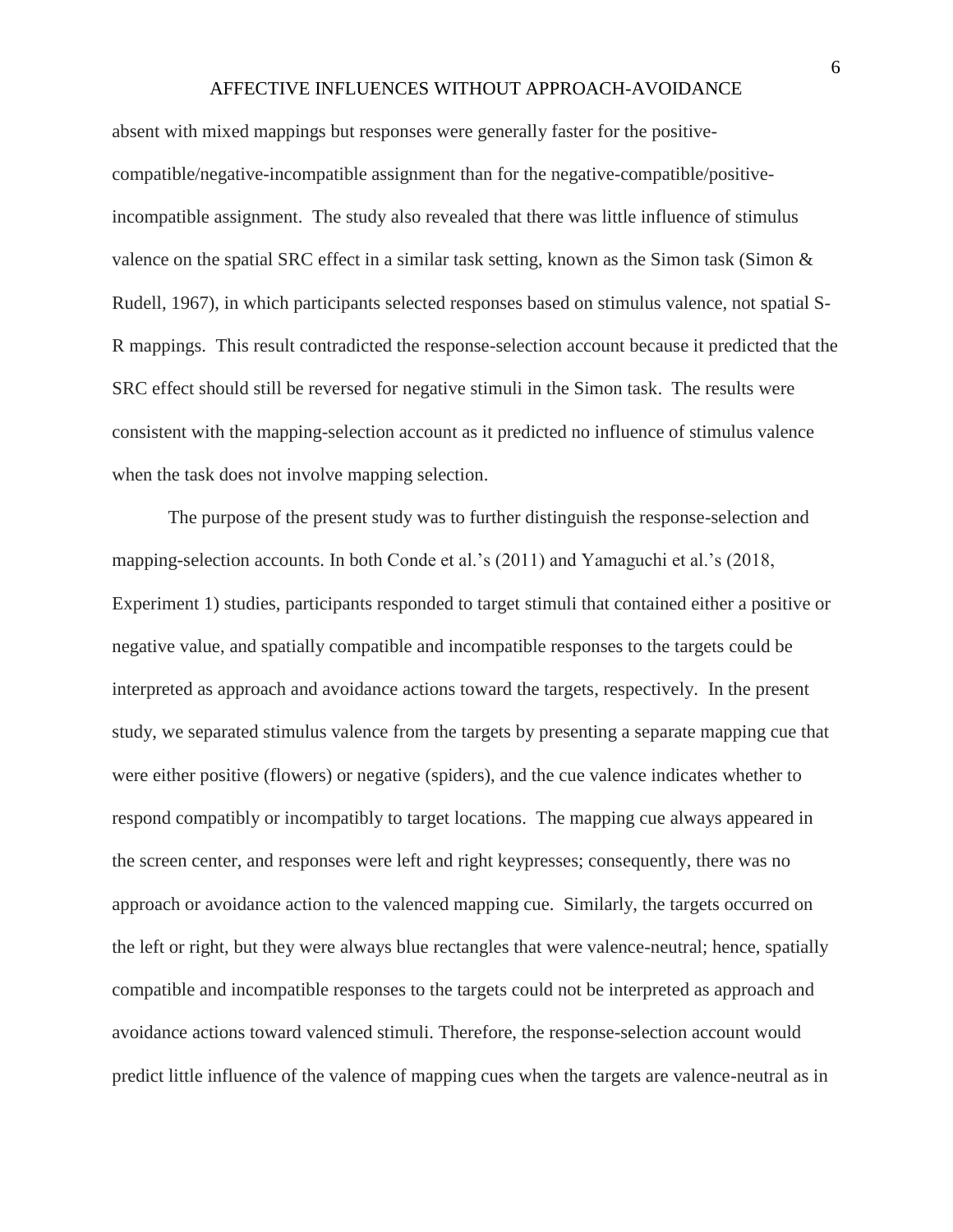the present condition. The mapping-selection account would still predict that spatially compatible and incompatible mappings are retrieved faster by positive and negative mapping cues, respectively; thus, responses should be faster when flowers and spiders were assigned to the compatible and incompatible mappings, respectively, than when the mapping assignment was reversed.

#### **Method**

#### **Participants**

Forty eight participants (43 female; mean age  $= 20.7$ ,  $SD = 4.3$ ) at Old Dominion University participated for partial credits toward their psychology courses<sup>1</sup>. The protocol was approved by the Institutional Review Board of Old Dominion University. Informed consent was obtained from all participants.

#### **Apparatus and Stimuli**

The apparatus consisted of a 19-in LCD monitor and a personal computer. Participants wore noise-canceling headphones, which presented auditory feedback. The target stimuli were blue rectangles (4.3 cm x 2.3 cm) that appeared on the left or right of the screen center, with a center-to-center distance of 34.3 cm. The mapping cues were photographs of 10 flowers and 10 spiders (14 cm wide  $\times$  8 cm high), which were used in our previous study (see Yamaguchi et al., 2018). The cues appeared at the screen center. Responses were registered by pressing the 'z' and '/' keys on a QWERTY keyboard.

#### **Procedure**

l

Participants sat in front of the monitor at the distance of approximately 60 cm, placed

<sup>1</sup> With all variables being within-subject factors, the present sample size would result in a statistical power of greater than .99 for a medium effect size at alpha = .05, assuming the correlation of .8 between the measures.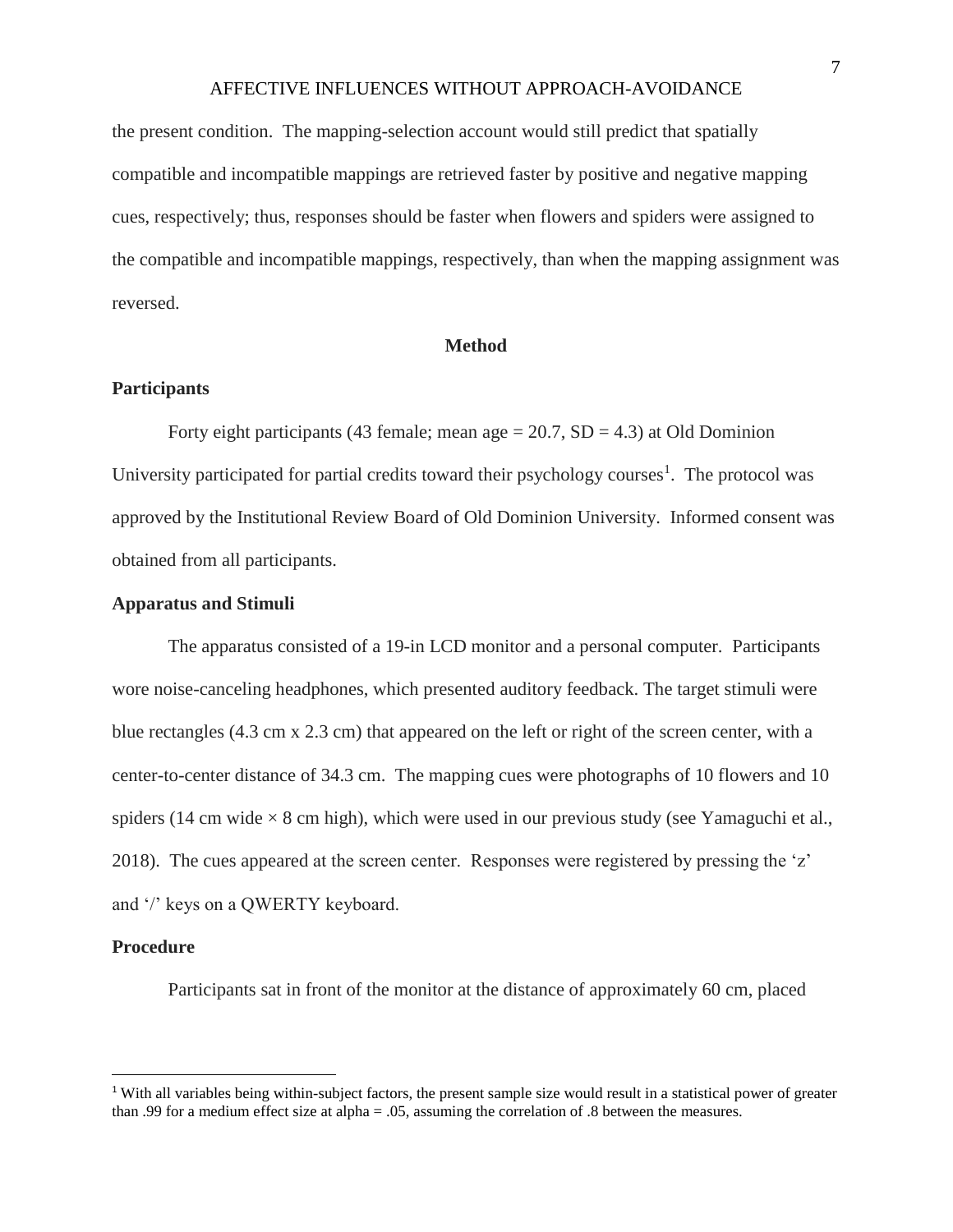their left and right index fingers on the response keys, and were instructed to respond to blue rectangles (targets) as quickly and as accurately as possible. There were two phases with different cue-mapping assignments for each participant. One phase required participants to make spatially compatible responses to the target when the mapping cue was a flower, and spatially incompatible responses when the mapping cue was a spider (*flower-compatible/spiderincompatible assignment*). The other phase required participants to make spatially compatible responses to the target when the mapping cue was a spider, and spatially incompatible responses when the mapping cue was a flower (*spider-compatible/flower-incompatible assignment*). The order of the two phases was counterbalanced across participants. Also, within each phase, the interval between the mapping cue and the target (stimulus onset asynchrony, or SOA) was manipulated between blocks. In one block, the SOA was 0 ms; the mapping cue and the target appeared simultaneously. In the other block, the SOA was 500 ms; the target appeared 500 ms after onset of the mapping cue. Each phase started with one block of 16 practice trials and two blocks of 120 test trials each; one test block used the 0-ms SOA and the other the 500-ms SOA. The order of the two SOA blocks was counterbalanced across participants and maintained between the two phases for a given participant.

Each trial started with a fixation mark at the screen center for 500 ms, replaced by a mapping cue (spider or flower). The target (blue rectangle) followed the mapping cue with an SOA. Both the target and the cue stayed on the screen until a response key was pressed. The target appeared on the left side of the display in half of the trials and on the right side in the other half, and the order of the locations was randomly determined. For each of the 20 task cues, the two target locations occurred equally frequently. These task cues also occurred equally frequently within a block. A response was followed by the message "Correct" or "Incorrect,"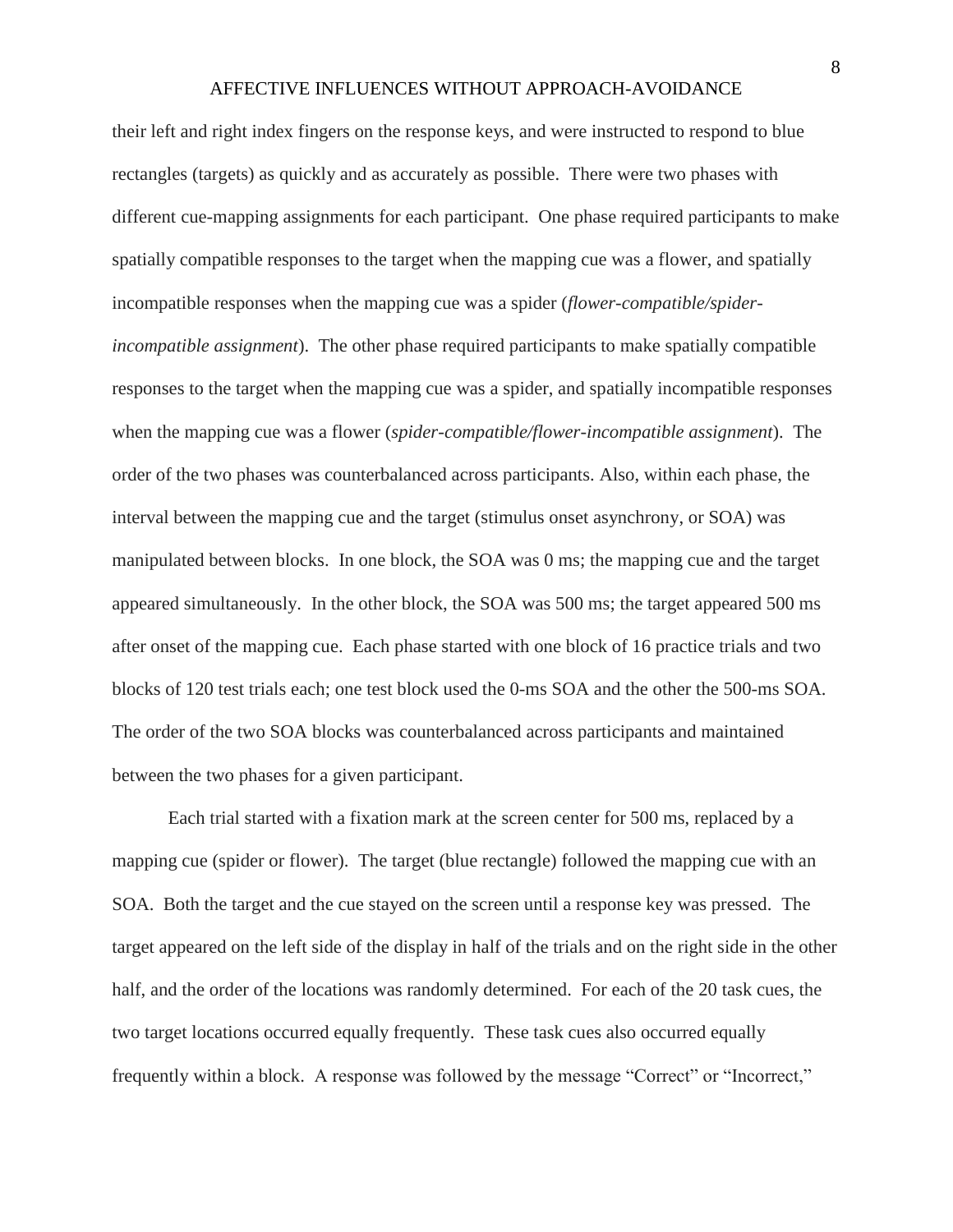which stayed on the screen for 1000 ms. A 500-Hz tone occurred for an incorrect response. Response time (RT) was the interval between target onset and a keypress.

#### **Results**

Trials were discarded if RT was shorter than 200 ms or longer than 3000 ms (.55% of all trials). Mean RT for correct responses and percentages of error trials (PE) were computed for each participant. One participant exceeded 10% error rate and was excluded from the analysis. RT and PE of the remaining participants are summarized in Figure 1.

Note that the data could be analyzed in two ways, one based on Conde et al.'s (2011) and the other based on Proctor's (2013). In the first analysis, the data are to be submitted to 2 (Cue Valence: positive vs. negative) x 2 (Spatial Compatibility: compatible vs. incompatible) x 2 (SOA: 0 vs. 500 ms) ANOVAs. In the second analysis, the data are to be submitted to 2 (Cue-Mapping Assignment: flower-compatible/spider-incompatible vs. spider-compatible/flowerincompatible) x 2 (Spatial Compatibility: compatible vs. incompatible) x 2 (SOA: 0 vs. 500 ms) ANOVAs. However, these analyses only differ in how the factors are combined, with the interaction between Cue Valence and Spatial Compatibility in Conde et al.'s analysis corresponding to the main effect of Cue-Mapping Assignment in Proctor's analysis (see Yamaguchi et al., 2018). We carried out the second analysis because the interpretations are more straightforward. The results are summarized in Table 1.

The critical effect that distinguishes the response-selection and mapping-selection accounts is the main effect of Cue-Mapping Assignment in the current analysis (which is the same as the interaction between Cue Valence and Spatial Compatibility in Conde et al.'s). According to the response-selection account, this effect depends on responding actions being approaching or avoiding valenced targets. Given that there were no approach/avoidance actions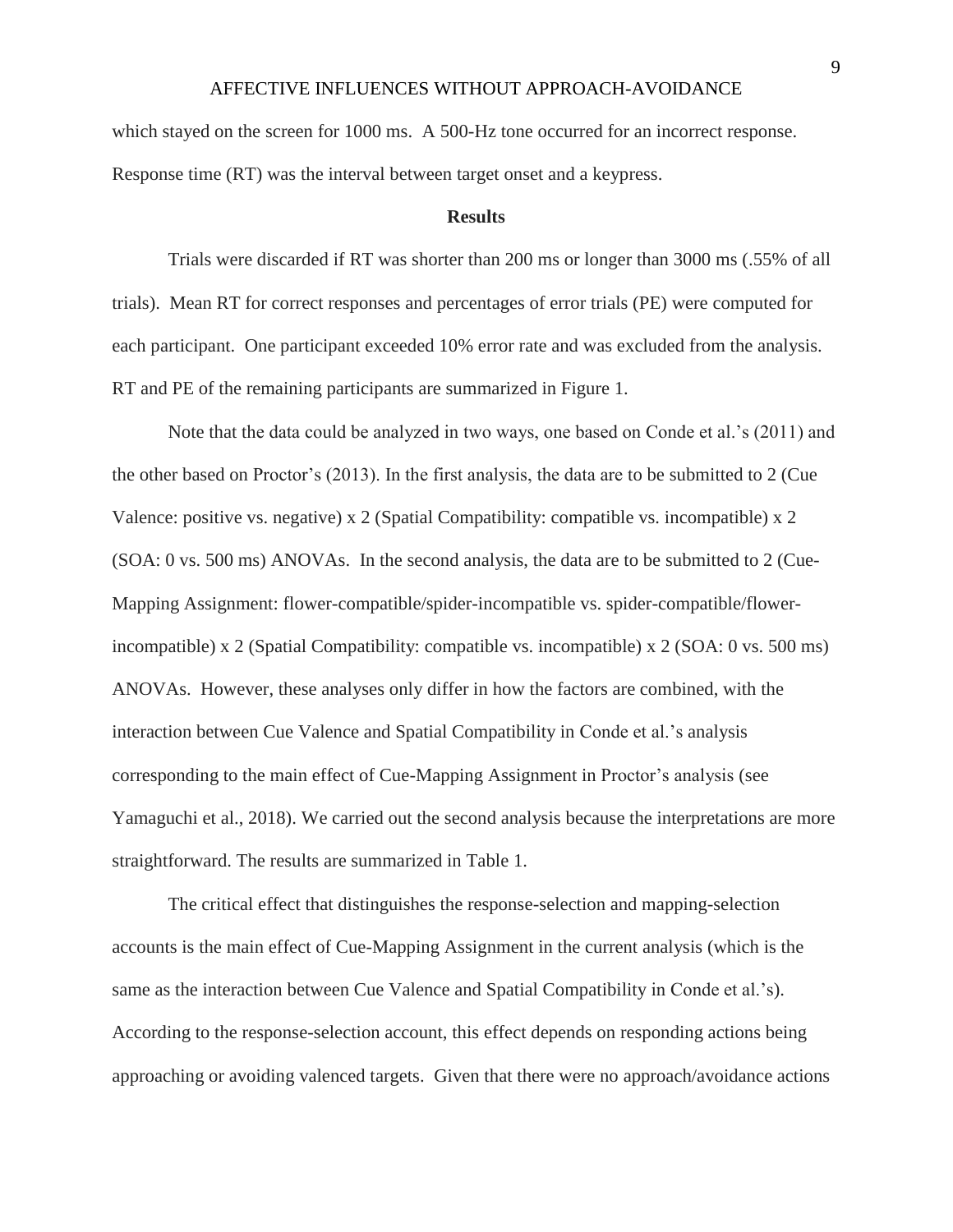to valenced targets in the present task setting, the response-selection account would predict a null effect. According to the mapping-selection account, there should be a significant main effect of Cue-Mapping Assignment because it depends on whether positive and negative stimuli are assigned to congruent spatial S-R mappings (i.e., responses should be faster for the flowercompatible/spider-incompatible assignment than the spider-compatible/flower-incompatible assignment). As in previous studies, the main focus was this effect in RT, but we also report the same analysis on PE.

#### **Response Time**

For RT, the main effect of Cue-Mapping Assignment was significant, and no other factors interacted with this variable. Responses were faster with the flower-compatible/spiderincompatible assignment  $(M = 602 \text{ ms})$  than with the spider-compatible/flower-incompatible assignment ( $M = 632$  ms), yielding an overall advantage of 30 ms for the flowercompatible/spider-incompatible assignment over the opposite assignment. There was also a significant interaction between SOA and Spatial Compatibility, indicating that the SRC effect depended on SOA; the SRC effect was 31 ms for longer SOA but was 8 ms for shorter SOA. The former effect was significant,  $t(46) = 5.72$ ,  $p < .001$ , *Cohen's d* = .834, but the latter was not,  $t(46) = 1.11$ ,  $p = .274$ , *Cohen's d* = .161. There were main effects of SOA and Spatial Compatibility. Responses were faster overall for longer SOA (*M* = 531 ms) than for shorter SOA ( $M = 703$  ms), and for spatially compatible trials ( $M = 607$  ms) than for spatially incompatible trials  $(M = 627 \text{ ms})$ , yielding a 20-ms SRC effect. All significant factors produced large effect sizes (see Table 1).

#### **Percentage of Error Trials**

For PE, there were main effects of SOA and Spatial Compatibility. Reponses were more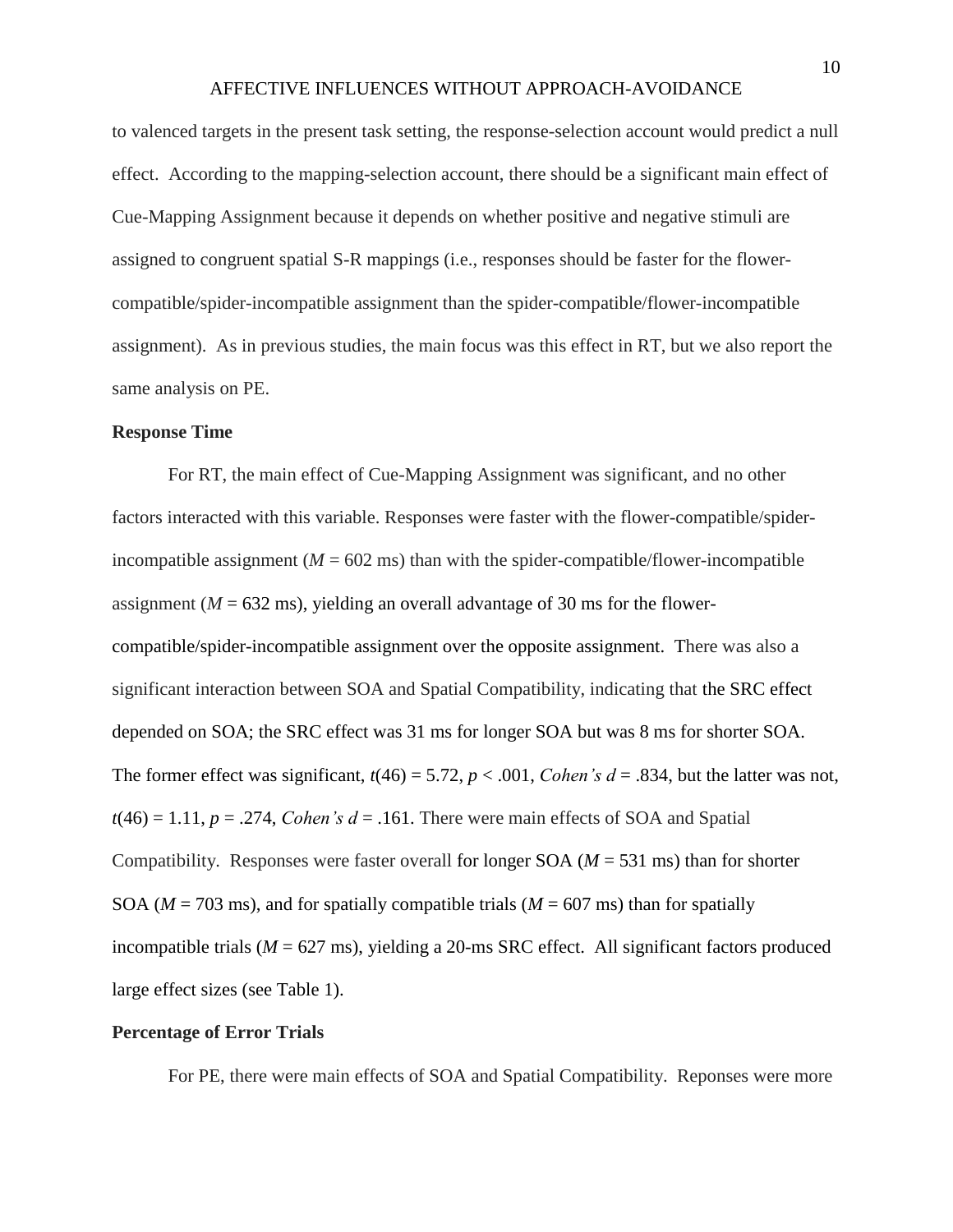accurate for shorter SOA ( $M = 2.30\%$ ) than for longer SOA ( $M = 3.18\%$ ), and for spatially incompatible trials ( $M = 2.17\%$ ) than for spatially compatible trials ( $M = 3.31\%$ ), reversing the spatial SRC effect. Both effects indicated large effect sizes. No other effects were significant.

### **Discussion**

The present experiment investigated the influence of affective valence in the spatial SRC task (Conde et al., 2011; Yamaguchi et al., 2018). To isolate spatial SRC from the effect of approach/avoidance actions to targets, affective valence was now presented within the mapping cues that were separate from the target. The targets were valence-neutral (blue rectangles), and spatially compatible and incompatible keypresses to the targets could not be considered to be approach or avoidance actions to valenced stimuli. The results revealed that responses were still faster for the flower-compatible/spider-incompatible assignment than for the spidercompatible/flower-incompatible assignment. This advantage of the former assignment indicates that the assignment of positive and negative cues to the spatially compatible and incompatible S-R mappings is more congruent than the reversed cue-mapping assignment (Proctor, 2013; Yamaguchi et al., 2018), consistent with the mapping-selection account. The results indicate that the retrieval of these mapping rules depended on the valence of the mapping cues.

The separate mapping cue from the targets allowed a manipulation of the SOA between the mapping cue and the target. Shaffer (1965) found that the SRC effect was obtained when there was a temporal gap between the mapping cue and the target  $(SOA = 333 \text{ ms})$ , but it disappeared when there was no gap  $(SOA = 0 \text{ ms})$ . In the previous studies (Conde et al., 2011; Yamaguchi et al., 2018), the valence was a part of the target attribute, so there was no temporal gap, eliminating the SRC effect. The present experiment replicated Shaffer's finding, showing a significant SRC effect only for 500 ms but not for 0 ms. Therefore, the absence of the SRC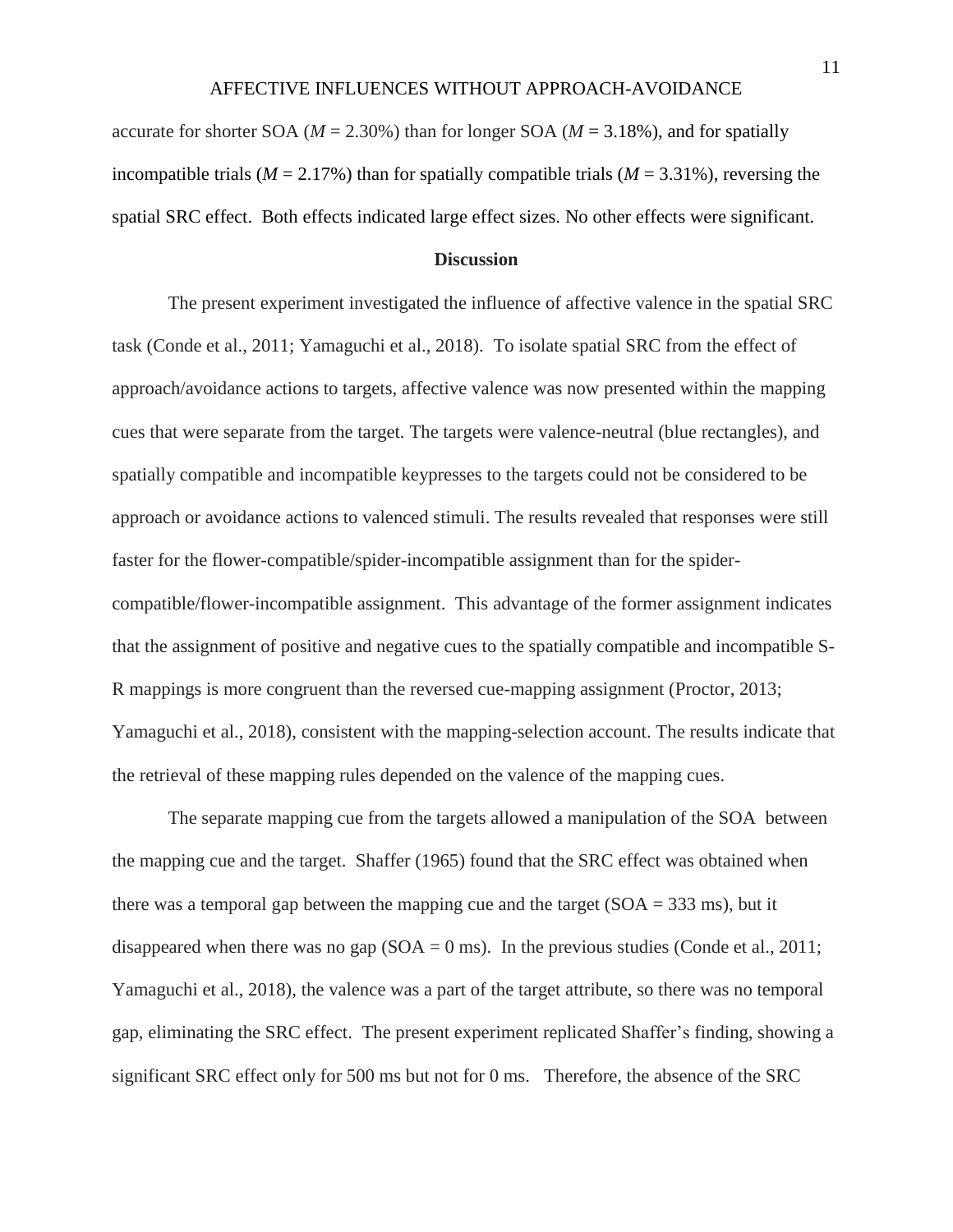effect with mixed mappings in the previous studies was not a necessary condition for the cuemapping assignment to influence performance in the SRC task. The cue-mapping assignment did not affect the SRC effect. The study also showed that the SRC effect in PE was reversed overall, which was also found in previous studies (e.g., Proctor et al., 2013; Yamaguchi et al., 2018; Yamaguchi & Proctor, 2006). This suggests overcompensation of the natural tendency to respond to spatial stimuli compatibly, but the cue-mapping assignment did not influence the outcome either.

Note that the response-selection account and the mapping-selection account are not mutually exclusive, and a previous study demonstrated that affective valence of the target could influence response selection in some cases (i.e., when responses are made by a joystick with a moving cursor on the monitor; Yamaguchi et al., 2018). Yet, the present results are clear-cut as to the conclusion that affective valence could influence mapping selection even with keypress responses. The exact mechanism behind the affective influence on response selection should be an issue to be explored in future investigations. It may be a correspondence between the polarities of cues and S-R mappings (Proctor, 2013). This suggestion is consistent with the neurocognitive theory of cognitive control (e.g., Botvinick, 2007), according to which response conflict on incompatible trials triggers an aversive signal from the anterior prefrontal cortex that strengthens cognitive control. The idea of conflict as an aversive signal was supported in an affective priming task (Dreisbach & Fischer, 2012), in which incongruent Stroop stimuli facilitated an evaluation of negatively valenced pictures. In the present experiment, the incompatible S-R mapping may be received as a negative affective event and is congruent with negative cues. Just as S-R compatibility facilitates retrieval of a responses, the cue-mapping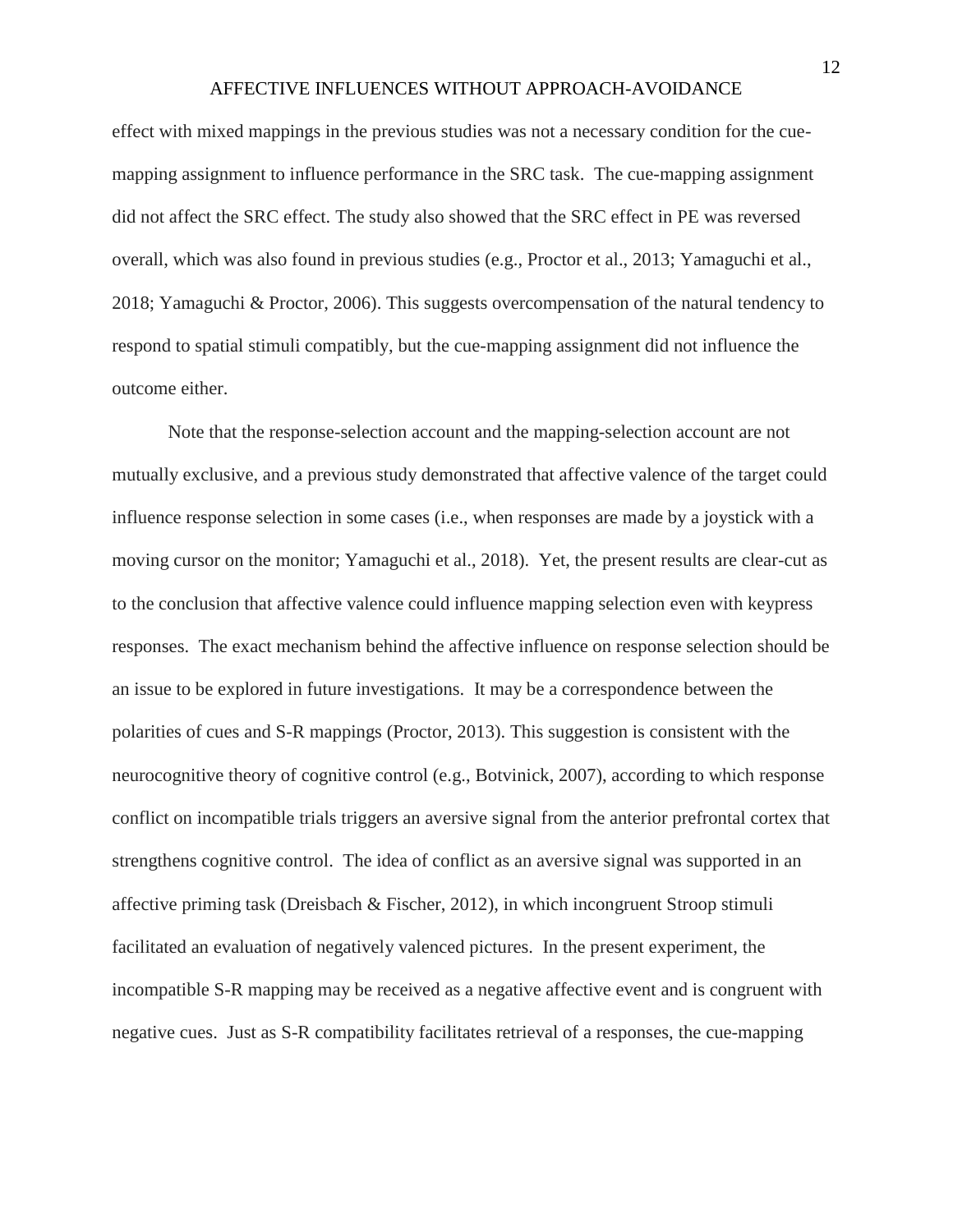congruence would facilitate retrieval of the mapping. At this stage of investigation, this explanation seems to be most plausible for the affective influence in the SRC task.

The present finding is important because it suggests that factors affecting response selection could also extend to other types of selection or decision-making processes involved in more complex task environments. Cognitive processes underlying complex tasks are structured hierarchically and involve series of selection processes (e.g., Cooper & Shallice, 2006). As hierarchical theories would imply, different levels of selection processes operate independently and can be sensitive to different environmental factors. Previous studies have focused mostly on influences of affective valence on action selection or execution (e.g., Chen & Bargh, 1999; De Houwer, et al., 2001; Eder & Rothermund, 2010; Solarz, 1960), but the present study implies that affective valence is also relevant to higher level selection processes. Because everyday activities are typically complex and involves hierarchical structures, it would be interesting to see how the present results could generalize to real-world operations in future studies. The present study supported the generalizability of the phenomena across different types of stimuli (Conde et al., 2011; Yamaguchi et al., 2018), and we have no reason to believe that the results depend on other characteristics of the participants, materials, or context. As the statement of Constraints of Generality (Simons, Shoda, & Lindsay, 2017, p. 1126), however, we postulate that the boundary conditions of the present results are still unknown and has to be explored in future investigations.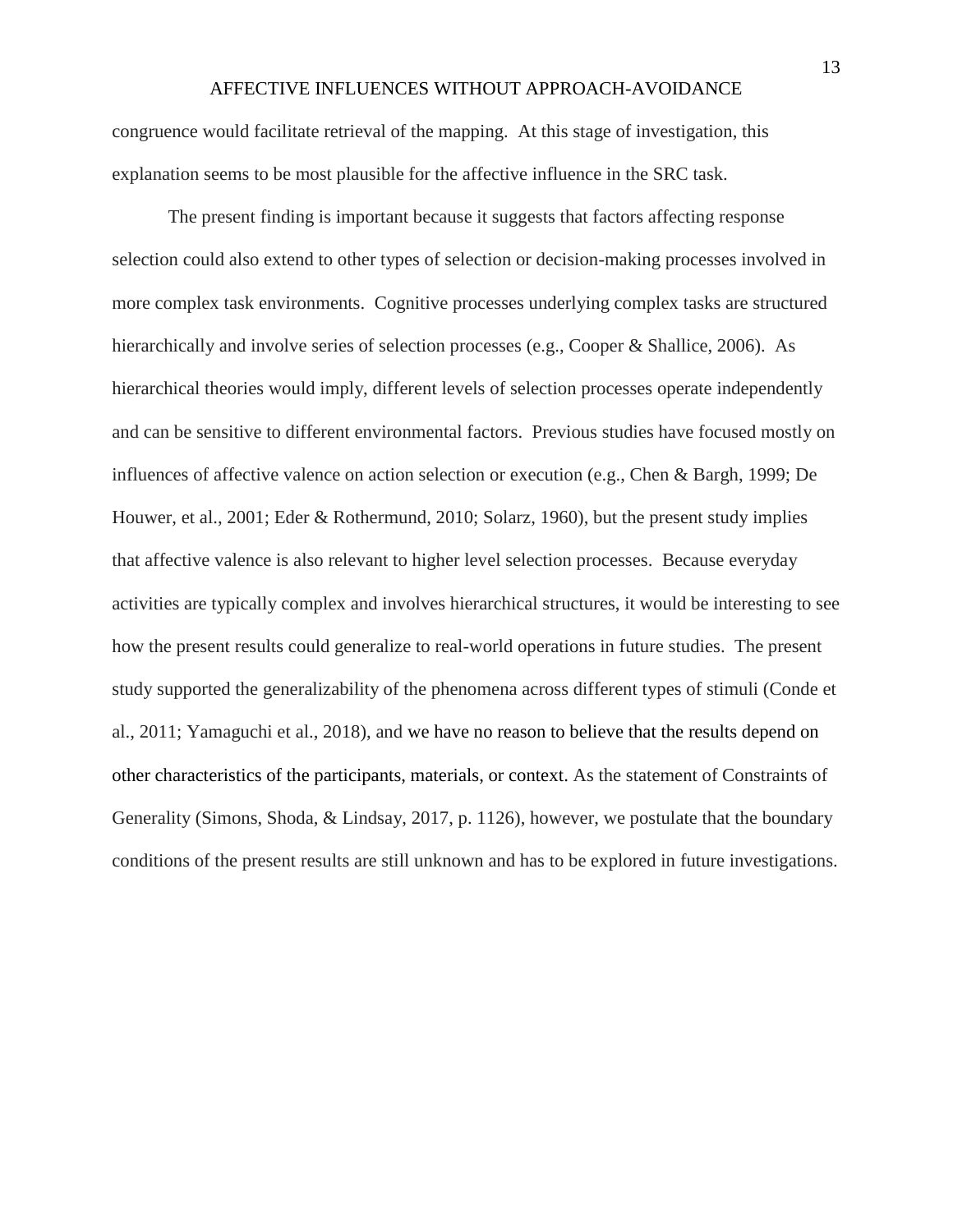#### **References**

- Ayçiçeǧi, A., & Harris, C. L. (2004). Bilinguials' recall and recognition of emotion words. *Cognition and Emotion*, *18*, 977-987.
- Botvinick, M. M. (2007). Conflict monitoring and decision making: Reconciling two perspectives on anterior cingulate function. *Cognitive, Affective, & Behavioral Neuroscience*, *7*, 356-366.
- Cavallet, M., Chaim-Avancini, T. M., Biazoli, C. E., Bazán, P. R., de Silva, M. A., Cunha, P. J., Miguel, C. S., Busatto, G. F., Louzã, M. R., & Gawryszewski, L. G. (2016). Influence of emotional stimulus valence on inhibitory control in adults with and without ADHD. *Experimental Brain Research*, *234*, 3213-3223.
- Chen, M., & Bargh, J. A. (1999). Consequences of automatic evaluation: Immediate behavioral predispositions to approach or avoid the stimulus. *Personality and Social Psychology Bulletin*, *25*, 215-224.
- Conde, E. F. Q., Jazenko, F., Fraga-Filho, R. S., da Costa, D. H., Torro-Alves, N., Cavallet, M., & Gawryszewski, L. G. (2011). Stimulus affective valence reverses spatial compatibility effect. *Psychology & Neuroscience*, *4*, 81-87.
- Cooper, R. P., & Shallice, T. (2006). Hierarchical schemas and goals in the control of sequential behaviour. *Psychological Review*, *113*, 887-916.
- De Houwer, J., Crombez, G., Baeyens, F., & Hermans, D. (2001). On the generality of the affective Simon effect. *Cognition and Emotion*, *15*, 189-206.
- Dreisbach, G., & Fischer, R. (2012). Conflicts as aversive signals. *Brain and Cognition*, *78*, 94- 98.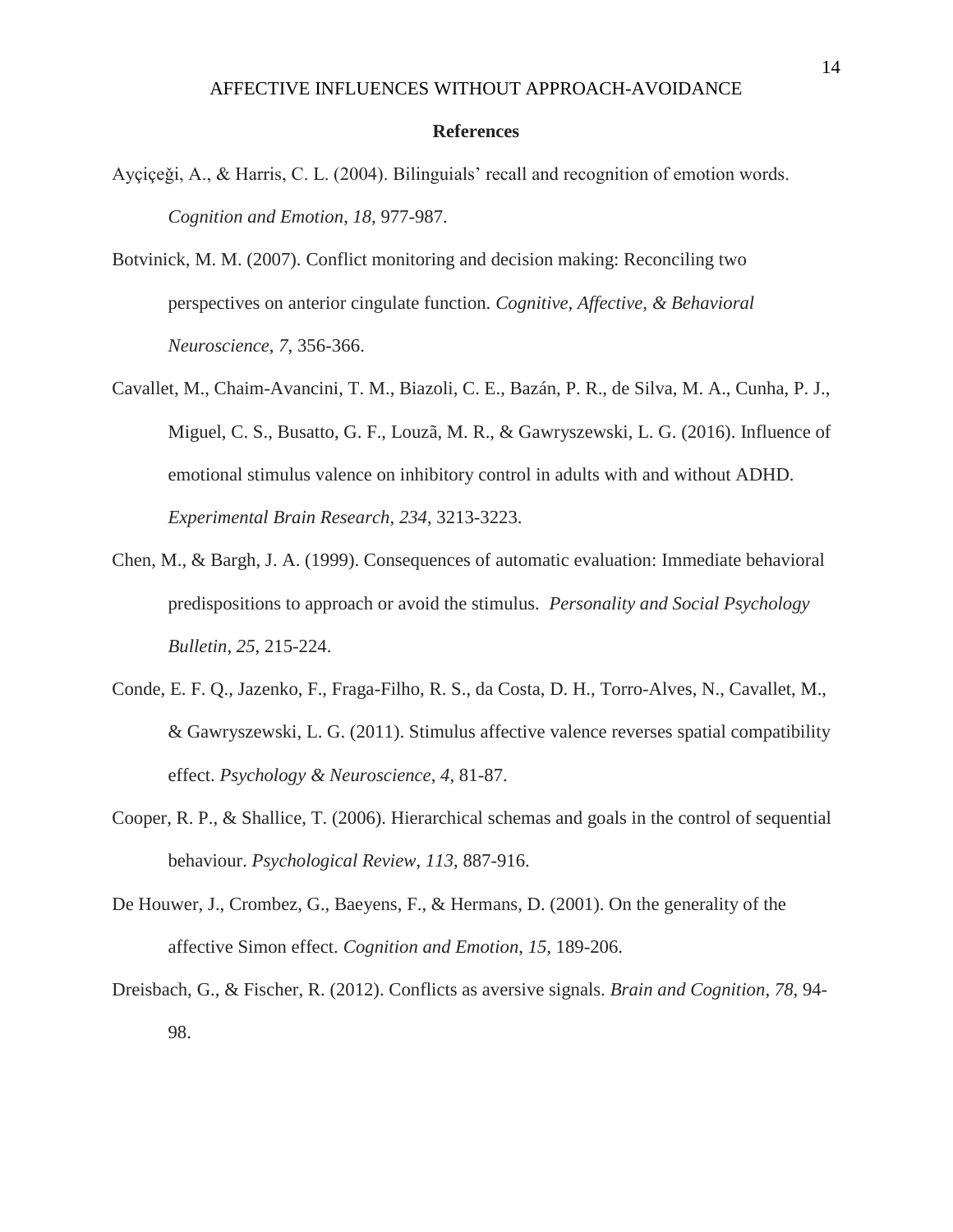- Eder, A. B., & Rothermund, K. (2010). Automatic influence of arousal information on evaluative processing: Valence-arousal interactions in an affective Simon task. *Cognition and Emotion*, *24*, 1053-1061.
- Fitts, P. M., & Seeger, C. M. (1953). S-R compatibility: Spatial characteristics of stimulus and response codes. *Journal of Experimental Psychology*, *46*, 199-210.
- Hommel, B. (1995). S-R compatibility and the Simon effect: Toward an empirical clarification. *Journal of Experimental Psychology: Human Perception and Performance, 21*, 764-775.
- Loftus, G. R., & Masson, M. E. J. (1994). Using confidence intervals in within-subject designs. *Psychonomic Bulletin & Review*, *1*, 476-490.
- Müsseler, J., Aschersleben, G., Arning, K., & Proctor, R. W. (2009). Reversed effects of spatial compatibility in natural scenes. *American Journal of Psychology*, *122*, 325-336.
- Öhman, A., Flykt, A., & Esteves, F. (2001). Emotion drives attention: Detecting the snake in the grass. *Journal of Experimental Psychology: General*, *130*, 466-478.
- Proctor, R. W. (2013). Stimulus affect valence may influence mapping-rule selection but does not reverse the spatial compatibility effect: Reinterpretation of Conde et al. (2011). *Psychology & Neuroscience*, *6*, 3-6.
- Proctor, R. W., Yamaguchi, M., Dutt, V., & Gonzalez, C. (2013). Dissociation of S-R compatibility and Simon effects with mixed tasks and mappings. *Journal of Experimental Psychology: Human Perception and Performance, 39*, 593-609.
- Russell, J. A. (2003). Core affect and the psychological construction of emotion. *Psychological Review*, *110*, 145-172.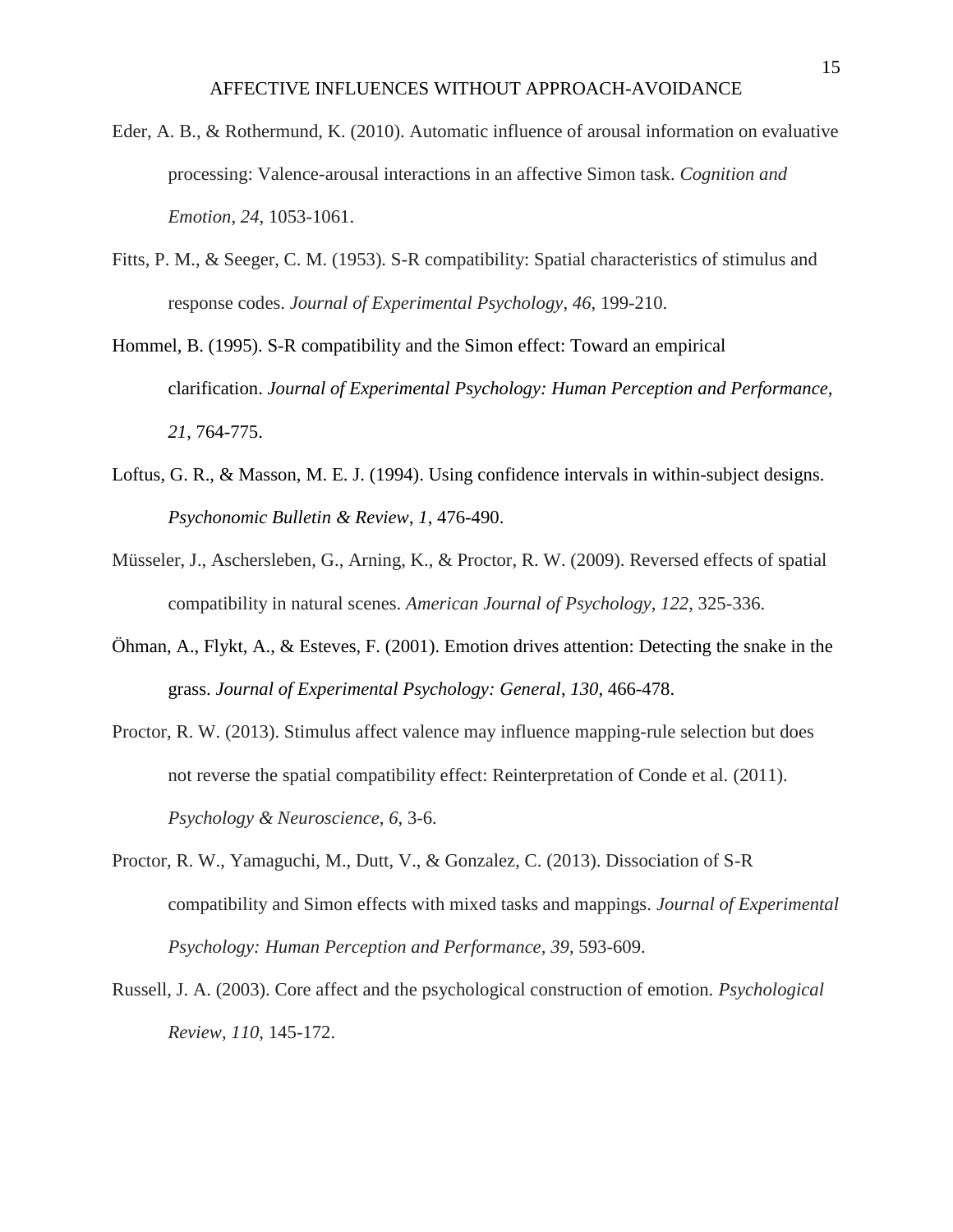- Shaffer, L. H. (1965). Choice reaction with variable S-R mapping. *Journal of Experimental Psychology*, *70*, 284-288.
- Simon, J. R., & Rudell, A. P. (1967). Auditory S-R compatibility: The effect of an irrelevant cue on information processing. *Journal of Applied Psychology*, *51*, 300-304.
- Simons, D. J., Shoda, Y., & Lindsay, D. S. (2017). Constraints on generality (COG): A proposed addition to all empirical papers. *Perspectives on Psychological Science*, *12*, 1123-1128.
- Solarz, A. K. (1960). Latency on instrumental responses as a function of compatibility with the meaning of eliciting verbal signs. *Journal of Experimental Psychology*, *59*, 239-245.
- Sabic, E. & Chen, J. (2017). Left or Right: Auditory Collision Warnings for Driving Assistance Systems. In *Proceedings of the Human Factors and Ergonomics Society 61st International Annual Meeting*. Washington DC: HFES.
- Wells-Parker, E., Ceminsky, J., Hallberg, V., Snow, R. W., Dunaway, G., Guiling, S., Williams, M., & Anderson, B. (2002). An exploratory study of the relationship between road rage and crash experience in a representative sample of US drivers. *Accident, Analysis, and Prevention*, *34*, 271-278.
- Yamaguchi, M., Chen, J., Mishler, S., & Proctor, R. W. (2018). Flowers and Spiders in Spatial Stimulus-Response Compatibility: Does Affective Valence Influence Selection of Task-Sets or Selection of Responses? *Cognition and Emotion, in press.*
- Yamaguchi, M., & Harwood, S. L. (2017). Threat captures attention but does not affect learning of contextual regularities. *Cognition and Emotion*, *31*, 564-571.
- Yamaguchi, M., & Proctor, R. W. (2006). Stimulus-response compatibility with pure and mixed mappings in a flight task environment. *Journal of Experimental Psychology: Applied*, *12*,207-222.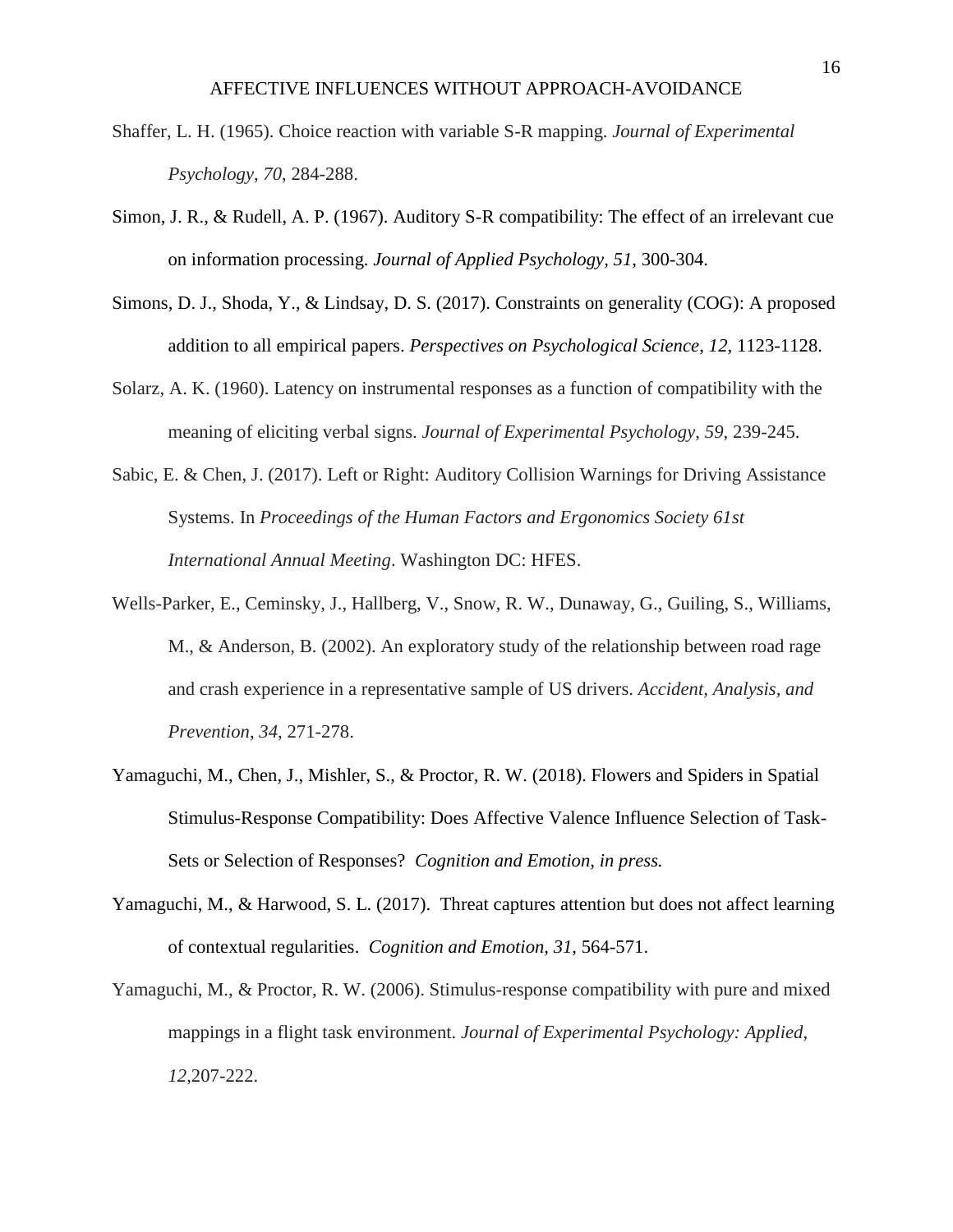Table1. ANOVA Results

| Factor                              | df                   | <b>MSE</b> | $\bm{F}$ | n       | $\overline{2}$<br>$\eta_p$ |
|-------------------------------------|----------------------|------------|----------|---------|----------------------------|
|                                     | Response Time        |            |          |         |                            |
| <b>Cue-Mapping Assignment (CMA)</b> | 1,46                 | 16543.65   | 5.23     | .027    | .102                       |
| <b>SOA</b>                          | 1,46                 | 11953.24   | 234.51   | < .001  | .836                       |
| <b>Spatial Compatibility (SC)</b>   | 1,46                 | 2206.94    | 16.07    | < .001  | .259                       |
| CMA x SOA                           | 1,46                 | 7656.84    | $\leq 1$ | .430    | .014                       |
| CMA x SC                            | 1,46                 | 2144.81    | $\leq 1$ | .503    | .010                       |
| SOA x SC                            | 1,46                 | 1568.28    | 7.96     | .007    | .147                       |
| CMA x SOA x SC                      | 1,46                 | 166.83     | < 1      | .375    | .017                       |
|                                     | Percentage of Errors |            |          |         |                            |
| <b>CMA</b>                          | 1,46                 | 6.60       | < 1      | .722    | .003                       |
| <b>SOA</b>                          | 1,46                 | 8.29       | 8.77     | .005    | .160                       |
| <b>SC</b>                           | 1,46                 | 6.75       | 18.13    | < 0.001 | .283                       |
| CMA x SOA                           | 1,46                 | 4.16       | < 1      | .797    | .001                       |
| CMA x SC                            | 1,46                 | 3.65       | $\leq 1$ | .672    | .004                       |
| SOA x SC                            | 1,46                 | 5.43       | $\leq 1$ | .328    | .021                       |
| CMA x SOA x SC                      | 1,46                 | 4.59       | < 1      | .737    | .002                       |

*Note: Bold indicates significance at alpha = .05*.